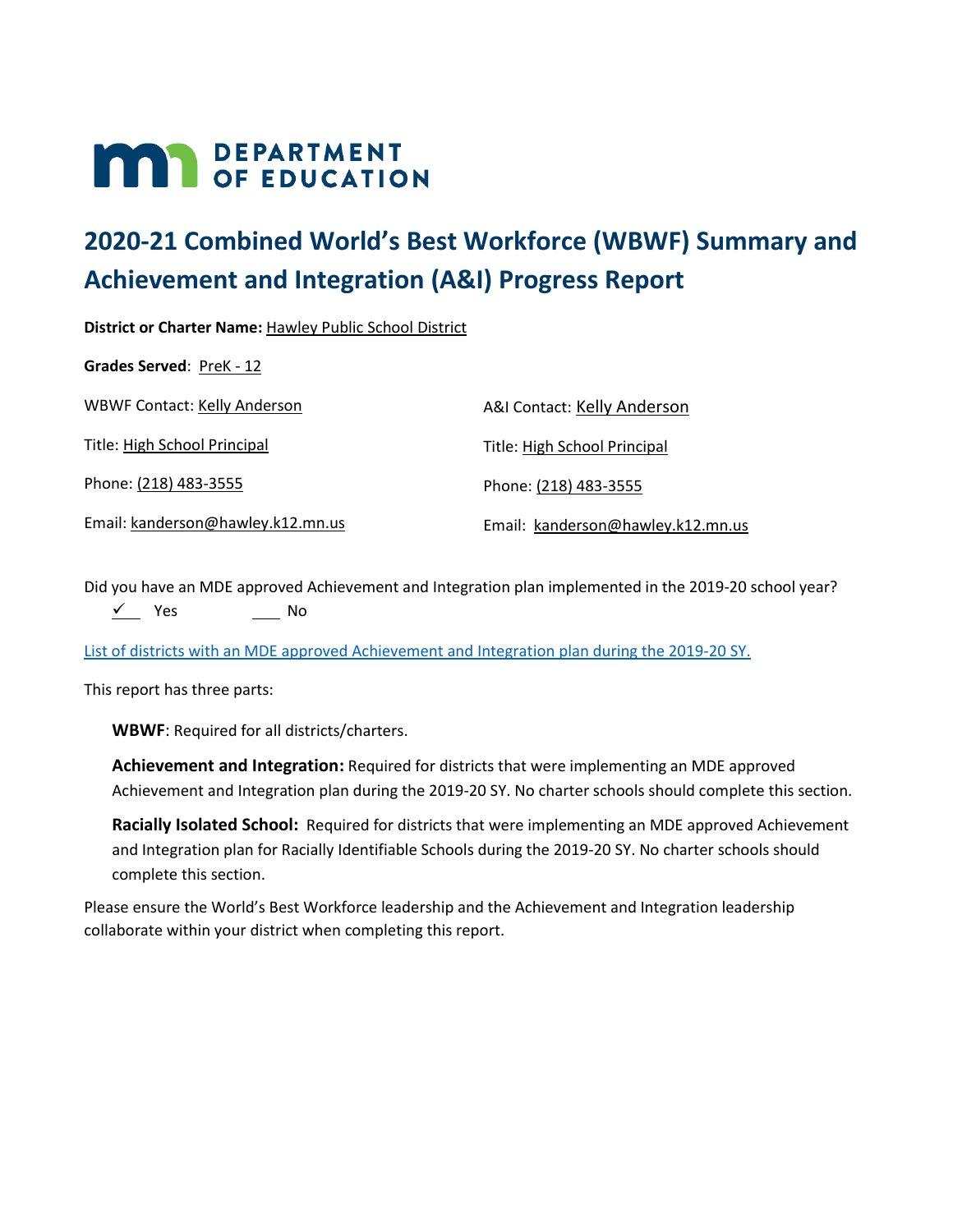# **World's Best Workforce**

# **Annual Report**

**MDE understands this past school year (2019-2020) ended under unique circumstances due to the COVID-19 pandemic. Therefore, we are providing reporting options that reflect this disruption in your ability to appropriately report annual progress.**

**WBWF Requirement**: For each school year, the school board must publish a report in the local newspaper, by mail or by electronic means on the district website.

**A&I Requirement**: Districts must post a copy of their A&I plan, a preliminary analysis on goal progress, and related data on student achievement on their website 30 days prior to the annual public meeting.

- Provide the direct website link to the district's WBWF annual report. If a link is not available, describe how the district disseminates the report to stakeholders.
- Provide the direct website link to the A&I materials.

# **Annual Public Meeting**

**These annual public meetings were to be held in the fall of each school year.** *Report on this measure for the 2019-2020 school year.*

**WBWF Requirement**: School boards are to hold an annual public meeting to communicate plans for the upcoming school year based on a review of goals, outcomes and strategies from the previous year. Stakeholders should be meaningfully involved, and this meeting is to occur separately from a regularly scheduled school board meeting.

**A&I Requirement**: The public meeting for A&I is to be held at the same time as the WBWF annual public meeting.

 Provide the date of the school board annual public meeting to review progress on the WBWF plan and Achievement and Integration plan for the 2019-20 school year.

#### **District Advisory Committee**

**The District Advisory Committee should be in place at the start of the school year**. *Report on your membership list.*

**WBWF Requirement**: The district advisory committee must reflect the diversity of the district and its school sites. It must include teachers, parents, support staff, students, and other community residents. Parents and other community residents are to comprise at least two-thirds of advisory committee members, when possible. The district advisory committee makes recommendations to the school board.

Complete the list of your district advisory committee members for the 2019-20 school year. Expand the table to include all committee members. Ensure roles are clear (teachers, parents, support staff, students, and other community residents).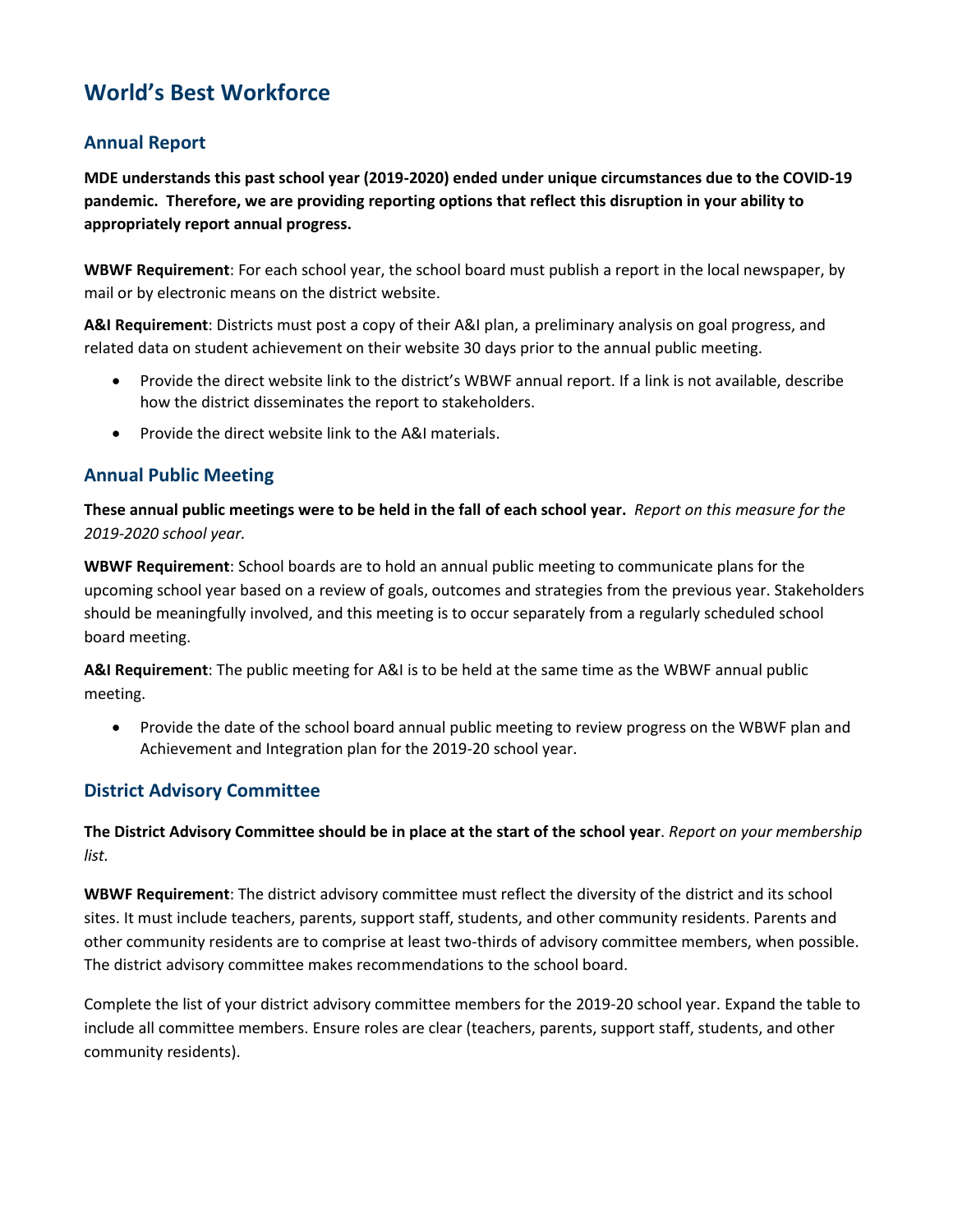| <b>District Advisory Committee</b><br><b>Members</b> | <b>Role in District</b>      | Are they part of the Achievement<br>and Integration leadership team?<br>(Mark X if Yes) |  |
|------------------------------------------------------|------------------------------|-----------------------------------------------------------------------------------------|--|
| <b>Phil Jensen</b>                                   | Superintendent               | yes                                                                                     |  |
| <b>Kelly Anderson</b>                                | <b>High School Principal</b> | yes                                                                                     |  |
| <b>Chris Ellingson</b>                               | <b>Elementary Principal</b>  | yes                                                                                     |  |
| Abi Masten                                           | <b>Reading Specialist</b>    | yes                                                                                     |  |
| <b>Ben Lofgren</b>                                   | <b>Elementary Teacher</b>    | no                                                                                      |  |
| <b>Keith Hanson</b>                                  | <b>HS Math</b>               | no                                                                                      |  |
| <b>Laurie Sandness Boeshans</b>                      | <b>HS Counselor</b>          | yes                                                                                     |  |
| <b>Judy Hegna</b>                                    | <b>Support Staff</b>         | no                                                                                      |  |
| <b>Darcy Schenck</b>                                 | Parent                       | no                                                                                      |  |
| <b>Lindsey Pederson</b>                              | Parent                       | no                                                                                      |  |
| <b>Brant Bigger</b>                                  | Parent                       | no                                                                                      |  |
| <b>Steven Sellin</b>                                 | Student                      | no                                                                                      |  |

#### **Equitable Access to Excellent and Diverse Educators**

*Staffing should be in place by the start of the 2019-2020 school year. Report on your equitable access to excellent and diverse educators for the start of the 2019-2020 school year.*

**WBWF Requirement:** WBWF requires districts and charters to have a process in place to ensure students from low income families, students of color, and American Indian students are not taught at disproportionate rates by inexperienced, out-of-field, and ineffective teachers. The legislation also requires that districts have strategies to increase access to teachers who reflect the racial and ethnic diversity of students.

While districts/charters may have their own local definitions, please note the definitions developed by Minnesota stakeholders during the Every Student Succeeds Act (ESSA) state plan development process:

 An **ineffective teacher** is defined as a teacher who is not meeting professional teaching standards, as defined in local teacher development and evaluation (TDE) systems.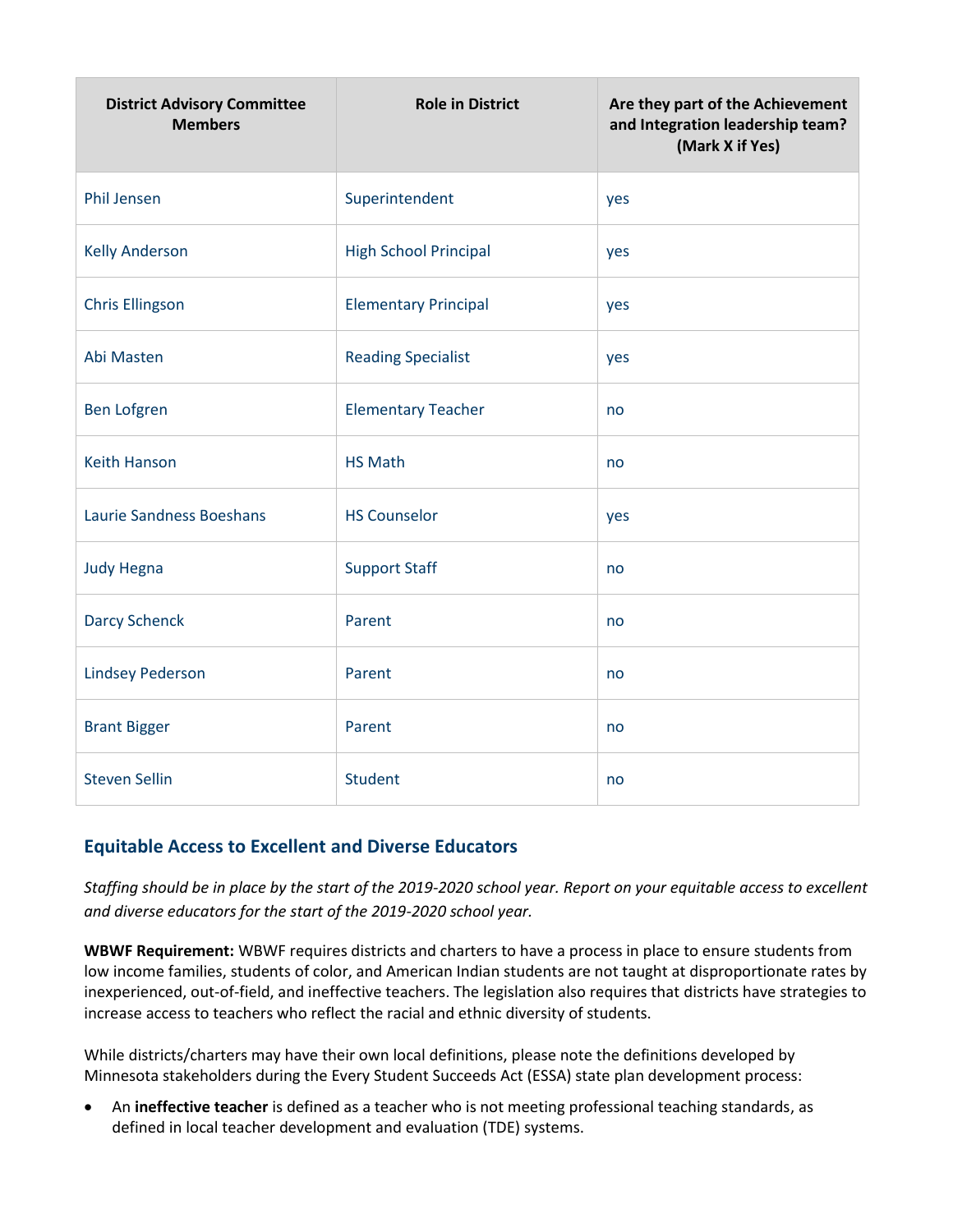- An **inexperienced teacher** is defined as a licensed teacher who has taught for three or fewer years.
- An **out-of-field teacher** is defined as a licensed teacher who is providing instruction in an area which he or she is not licensed.

The term "equitable access gap" refers to the difference between the rate(s) at which students from low income families, students of color, and American Indian students are taught by inexperienced, out-of-field, or ineffective teachers and the rate at which other students are taught by the same teacher types. This is not to be confused with the "achievement gap" (how groups of students perform academically); rather, "equitable access gap" is about which student groups have privileged or limited access to experienced, in-field, and effective teachers.

Districts/charters are encouraged to monitor the distribution of teachers and identify equitable access gaps between and within schools, but they may also make comparisons to the state averages or to similar schools. It is important to note that some of the most significant equitable access gaps occur at the school and classroom level.

Districts/charters may also use other indicators of "effectiveness" such as teachers receiving stronger evaluations overall, teachers with strengths in particular dimensions of practice (e.g., culturally responsive practices), teachers certified by the National Board for Professional Teaching Standards, or teachers with demonstrated student growth and achievement results.

#### **Respond to the questions below.**

- Describe your process for ensuring students of color, American Indian students and students from low income families have equitable access to experienced, in-field, and effective teachers.
	- o How did the district examine equitable access data? What data did you look at? How frequently do you review the data?
	- o Who was included in conversations to review equitable access data? **Limit response to 200 words.**

The district has utilizes two leadership teams to look at issues and make recommendations. One is comprised of building leadership teams that include board members and parents. The other is the Q Comp PLC leaders. Issues in this segment of the report would be handled primarily by the first team. We have found no gaps in access (explained below). Regarding teachers reflecting the diversity of our students, we are 94% white, 3% Hispanic, 2% two or more races, and 1% American Indian, Asian, Black or African-American, or Native Hawaiian or other Pacific Islander so it seems the staff reflects the composition of the student body.

At the high school, and as a small district, there is often not a choice of teachers for any particular subject at grade level. Regardless, we do have a well-functioning Teacher Evaluation Program that utilizes annual data from three resources, including student surveys, to assess, to the extent possible, teacher effectiveness. The plan has a means to access remediation if necessary. Last year not one teacher fell below the minimal threshold which triggers an improvement plan.

At the elementary school, there are three or five sections at each grade level. The purpose of this is to provide small class sizes that allows teachers to focus on the individual needs of students. Feedback from the district's parent survey, indicated the high priority they place on keeping class section sizes low and demanding rigor. The average elementary classroom is between 18 and 22 students. Hawley Elementary does not solicit, but will honor, parent choice with regard to the child's teacher. Through Q Comp, Hawley schools have a comprehensive teacher evaluation program where all teachers are formally observed by the principal once a year (3 times/year for probationary teachers) and a minimum of two times by a peer observer. All teachers at the elementary met the standard as indicated by the student survey.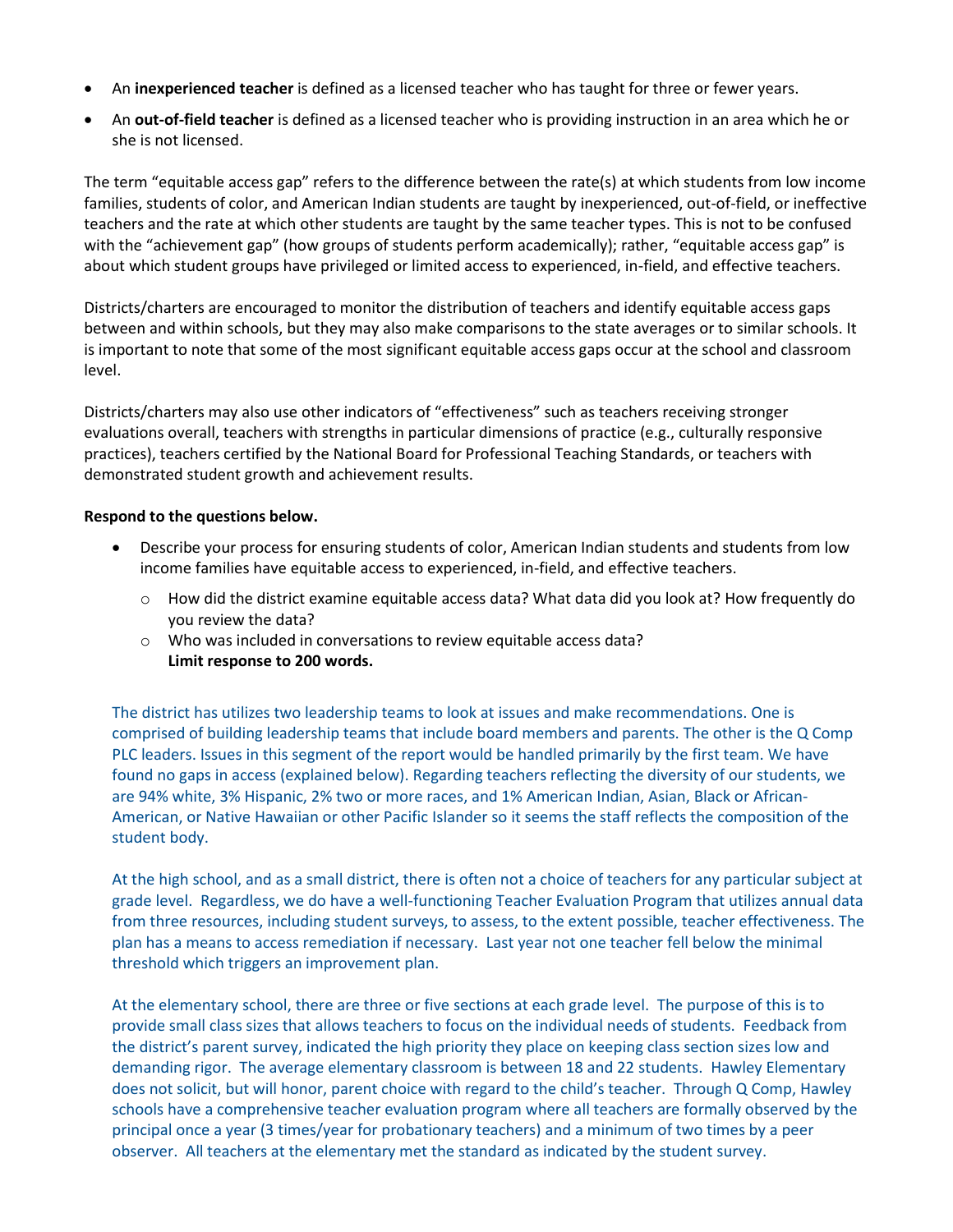- $\circ$  What strategies has the district initiated to improve student equitable access to experienced, infield, and effective teachers?
- $\circ$  What goal(s) do you have to reduce and eventually eliminate equitable access gaps? **Limit response to 200 words.**

#### In all instances, all teachers in ISD 150 are teaching within their area of license. All paraprofessionals meet the *highly qualified* definition.

WBWF also requires districts and charters to examine student access to licensed teachers who reflect the racial and ethnic diversity of students. A growing body of research has demonstrated that all students benefit when they are taught by racially and ethnically diverse staff throughout their career, and students of color and indigenous students benefit even more. Consequently, working to increase teacher racial diversity is beneficial to all schools.

- Describe your efforts to increase the racial and ethnic diversity of teachers in your district.
	- o Which racial and ethnic student groups are present in your district that are not yet represented in your licensed teacher staff? How many additional teachers of color and American Indian teachers would you need in order to reflect your student population? **Limit response to 200 words.**

As previously stated, our student body is 94% white, 3% Hispanic and 2% two or more races, and 1% other races/ethnicities so it seems that our staff reflects the composition of our student body. This year we were able to hire one teacher who is in the minority so we now reflect our demographics.

o What strategies has the district initiated to increase and retain teachers of color and American Indian teachers in the district? What goal(s) are you pursuing? **Limit response to 200 words.**

Our teaching positions are posted statewide and our applicant pool has again, reflected our student body. Very rarely have we had teachers of color or American Indian teachers apply for positions in the district. The district will continue to post open positions statewide and hire highly qualified applicants.

#### **Local Reporting of Teacher Equitable Access to Excellent and Diverse Educators Data**

Districts are required to publicly report data on an annual basis related to student equitable access to teachers, including data on access for low-income students, students of color, and American Indian students to experienced, in-field, and effective teachers *and* data on all student access to racially and ethnically diverse teachers.

For this 2019-20 WBWF summary report submission, *please check the lines below* to confirm that your district publicly reported this data.

 $\checkmark$  District/charter publicly reports data on an annual basis related to equitable teacher distribution, including data on access for low-income students, students of color, and American Indian students to effective, experienced, and in-field teachers.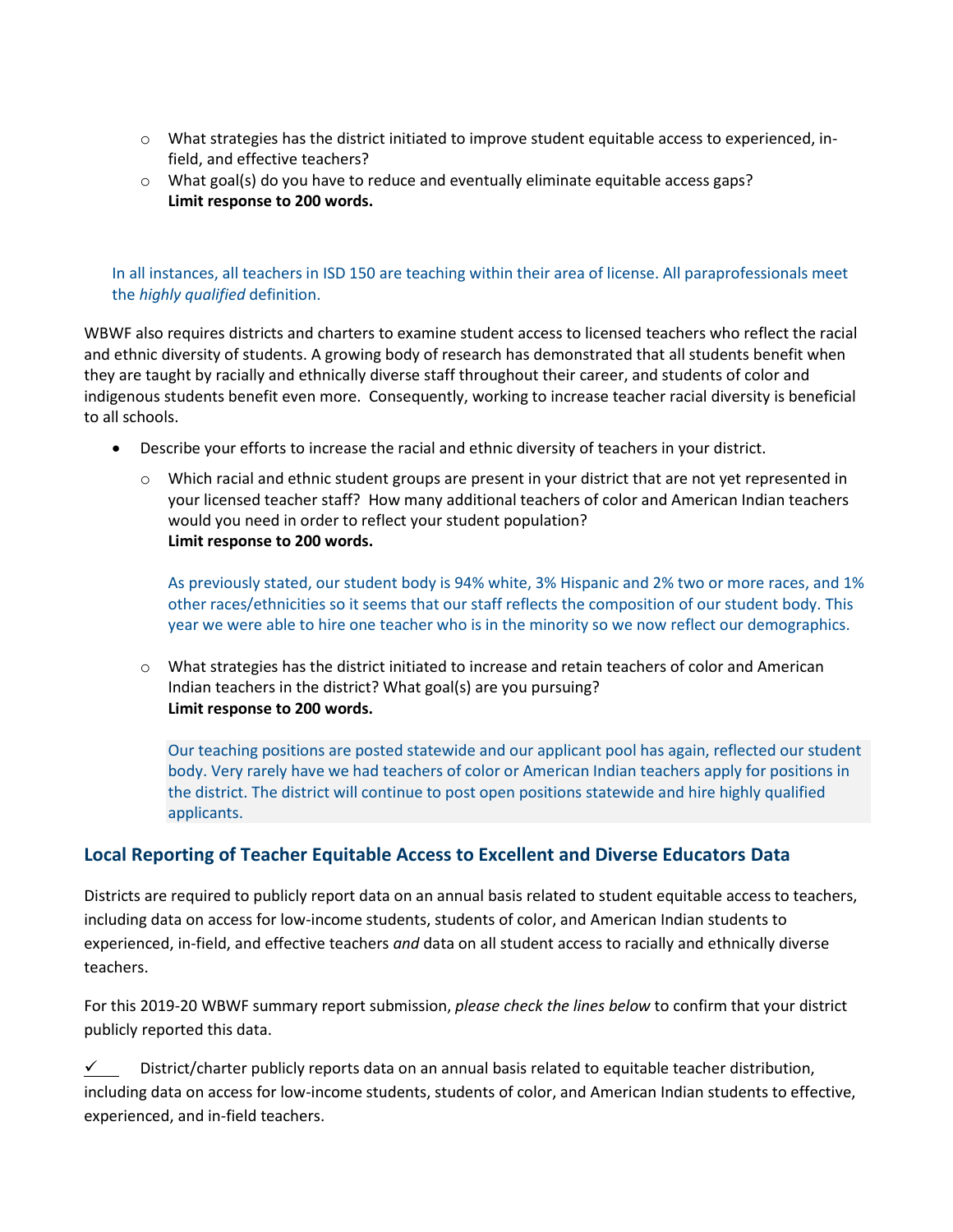$\checkmark$  District/charter publicly reports data on an annual basis related to student access to racially and ethnically diverse teachers.

## **Goals and Results**

SMART goals are: specific and strategic, measurable, attainable (yet rigorous), results-based and time-based. Districts may choose to use the data profiles provided by MDE in reporting goals and results or other locally determined measures.

# **All Students Ready for School**

| Goal                                                                                                                                                                                                                                                                                                                    | <b>Result</b>                                          | <b>Goal Status</b>                                                                                                                                                                                                                                                                                                                       |
|-------------------------------------------------------------------------------------------------------------------------------------------------------------------------------------------------------------------------------------------------------------------------------------------------------------------------|--------------------------------------------------------|------------------------------------------------------------------------------------------------------------------------------------------------------------------------------------------------------------------------------------------------------------------------------------------------------------------------------------------|
| 100% of students entering<br>kindergarten will identify<br>13 letter names in one<br>minute as measured by<br><b>AIMSweb benchmarking</b><br>data.<br>100% of students age 5 by<br>2.<br>9/1/2020 who enter<br>kindergarten will receive<br>an early childhood<br>screening and all medically<br>accepted immunizations | Goal Not Met-<br>$\mathbf{1}$ .<br>Goal Met-100%<br>2. | Check one of the following:<br>On Track (multi-year goal)<br>Not On Track (multi-year goal)<br>Goal Met (one-year goal)<br>Goal Not Met (one-year goal)<br>Met All (multiple goals)<br>$\leq$ Met Some (multiple goals)<br>Met None (multiple goals)<br>District/charter does not enroll<br>students in kindergarten<br>Unable to report |

#### **Narrative is required; 200-word limit.**

• Data that is used to identify needs in the goal are AIMSweb benchmark screening tools for each student and that data is used to determine whether the goal is met or not. Strategies that are in place to support this goal are screening tools at the preschool, direct instruction, ECFE and parent education. The strategies are implemented with fidelity. Growth is measured yearly to know whether or not it is helping make progress toward the goal(s).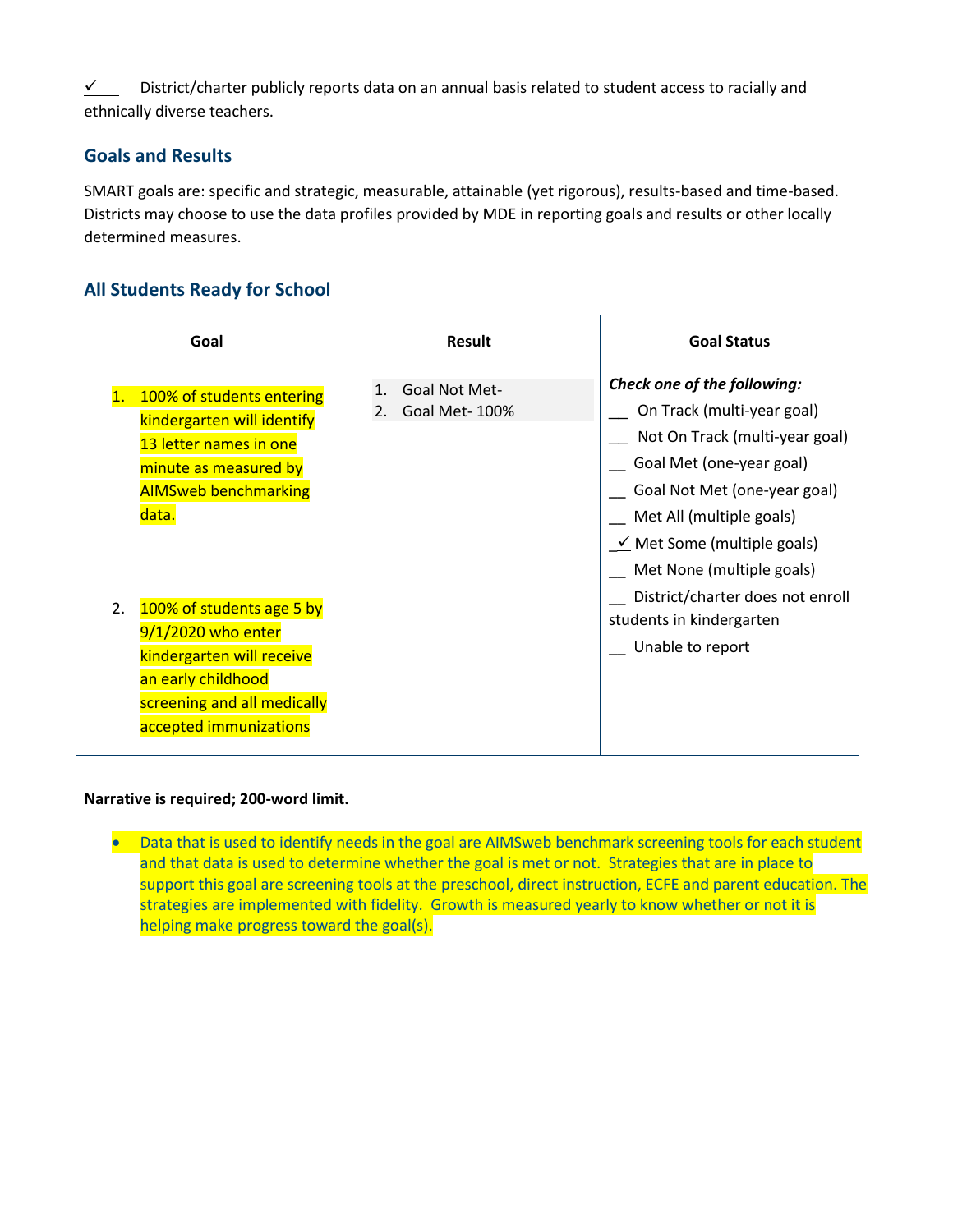# **All Students in Third Grade Achieving Grade-Level Literacy**

| Goal                                                                                                                                   | <b>Result</b>                                                                                                                                 | <b>Goal Status</b>                                                                                                                                                                                                                                                                                                                               |
|----------------------------------------------------------------------------------------------------------------------------------------|-----------------------------------------------------------------------------------------------------------------------------------------------|--------------------------------------------------------------------------------------------------------------------------------------------------------------------------------------------------------------------------------------------------------------------------------------------------------------------------------------------------|
| 100% of students will be reading at<br>grade level proficiency as indicated<br>by the MCA III Reading test results<br>by May 15, 2021. | 57.9% of 3 <sup>rd</sup> grade students were<br>proficient in Reading according to<br>MCA III reading test for the 2020-<br>2021 school year. | <b>Check one of the following:</b><br>On Track (multi-year goal)<br>Not On Track (multi-year goal)<br>Goal Met (one-year goal)<br>$\checkmark$ Goal Not Met (one-year goal)<br>Met All (multiple goals)<br>Met Some (multiple goals)<br>Met None (multiple goals)<br>District/charter does not enroll<br>students in grade 3<br>Unable to Report |

#### **Narrative is required; 200-word limit.**

• Data that is used to identify the needs in this goal area are AIMSweb, STAR Reading, Accelerated Reader and PRESS Assessments. MTSS and PRESS interventions are used based on need. Reading Corps, direct instruction, Tier I-III leveled interventions as needs arise as well. This is our 6<sup>th</sup> year with our WIN (What I Need) program where students receive 30 minutes of direction intervention and extended learning instruction with high fidelity. We know whether it is, or not, helping us make progress toward our goal by reflecting on student outcomes and making changes based on need. Teachers meet monthly with the literacy coordinator, principal, and school psychologist to analyze the data at each grade level and discuss student progress.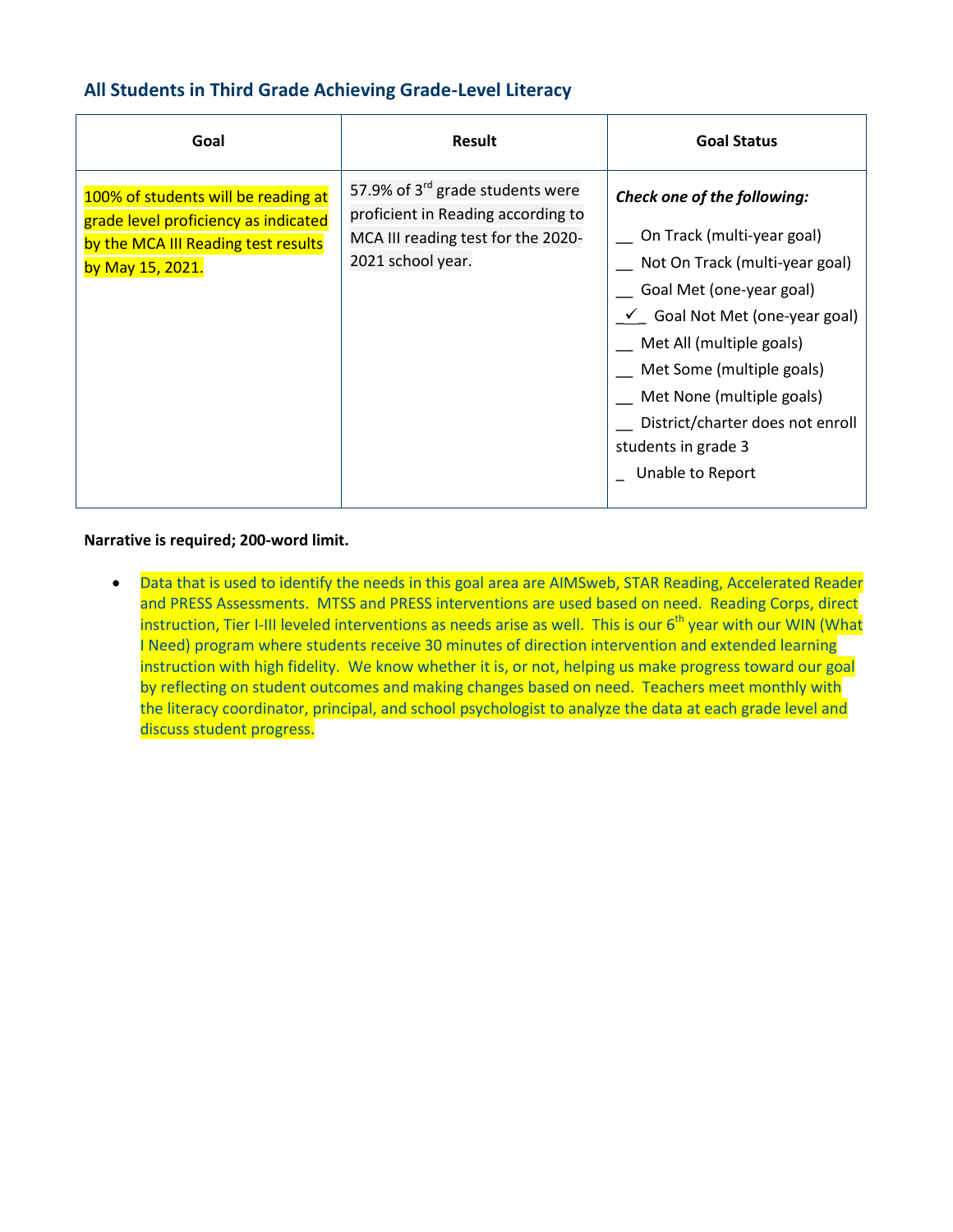#### Close the Achievement Gap(s) Between Student Groups

| Goal                                                                                                                                                                           | <b>Result</b> | <b>Goal Status</b>                                                                                                                                                                                                                                                      |
|--------------------------------------------------------------------------------------------------------------------------------------------------------------------------------|---------------|-------------------------------------------------------------------------------------------------------------------------------------------------------------------------------------------------------------------------------------------------------------------------|
| The district's special education<br>MCA III-Math scoring gap will<br>decline from 43.1% in 2019 to 40%<br>for the 2020-21 school year based<br>on the Spring MCA-Math results. | 2021: 43.9%   | Check one of the following:<br>On Track (multi-year goal)<br>Not On Track (multi-year goal)<br>Goal Met (one-year goal)<br>$\le$ Goal Not Met (one-year goal)<br>Met All (multiple goals)<br>Met Some (multiple goals)<br>Met None (multiple goals)<br>Unable to Report |

**Narrative is required; 200-word limit.**

 We have a district data team that dissects and disseminates the data to appropriate staff. We focus on the special education scores in comparison to non-special education students as we work to close the gap. After examining the data we look to make curricular updates as well as delivery changes in order to address any issues in these areas. This is done with cooperation between the general education teachers and the special education teachers. Over the past year of disrupted learning due to covid, we made several additional accommodations for special education students. In the high school, that included allowing special education students to attend class in-person every day, instead of follow a hybrid schedule.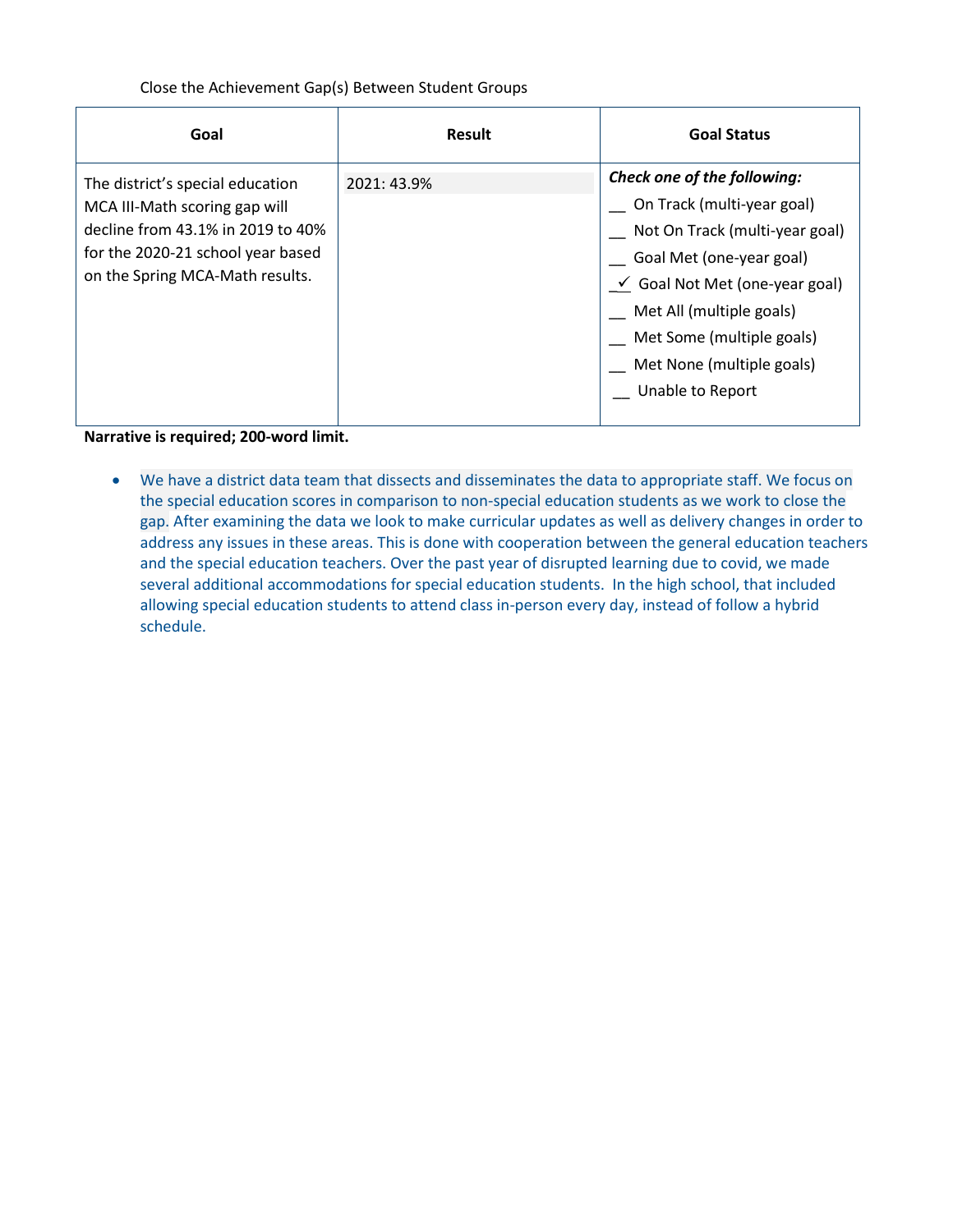#### **All Students Career- and College-Ready by Graduation**

| Goal                                                                                                                                                                                                                                                                                      | <b>Result</b>                                  | <b>Goal Status</b>                                                                                                                                                                                                                                                       |
|-------------------------------------------------------------------------------------------------------------------------------------------------------------------------------------------------------------------------------------------------------------------------------------------|------------------------------------------------|--------------------------------------------------------------------------------------------------------------------------------------------------------------------------------------------------------------------------------------------------------------------------|
| Goal 1: 100% of the 7-12 graders<br>will complete their yearly Post-<br>Secondary Plan from Ramp Up to<br>Readiness by May 1, 2021.<br>Goal 2: 60% or more of the<br>students identified as "Core or<br>More" will achieve "College Ready"<br>in all four core areas on the April<br>ACT. | Goal 1: Unable to Meet<br>Goal 2: Not met: 48% | Check one of the following:<br>On Track (multi-year goal)<br>Not On Track (multi-year goal)<br>Goal Met (one-year goal)<br>Goal Not Met (one-year goal)<br>Met All (multiple goals)<br>Met Some (multiple goals)<br>$\leq$ Met None (multiple goals)<br>Unable to Report |

**Narrative is required; 200-word limit.**

Due to the pandemic, we were not able to complete the post-secondary plan from the Ramp-Up program. This has been a consistent area of strength for us so we are hopeful that can continue with the program during the upcoming school year, with some possible modifications.

We are continuing to make a concerted effort to increase our students' proficiencies in social and emotional learning competencies*.* This began 3 years ago when a large group of parents and teachers met to determine what our students needed to be successful when they leave high school. We settled upon five major categories with 21 subcategories. Our PLC's worked on deliberate implementation plans for their classrooms. This year we are going to be more intentional with our approach in developing a three year plan. This will start with a student pre-assessment survey in the fall followed by a post-survey in the spring to look for gaps.

The detailed ACT Profile Report is the data report used to identify needs for goal 2. ACT is no longer including this in their report so it was hand calculated. Last year we made the shift to our focus from taking academic class time for ACT prep, as many colleges and universities are using a more holistic approach to admissions.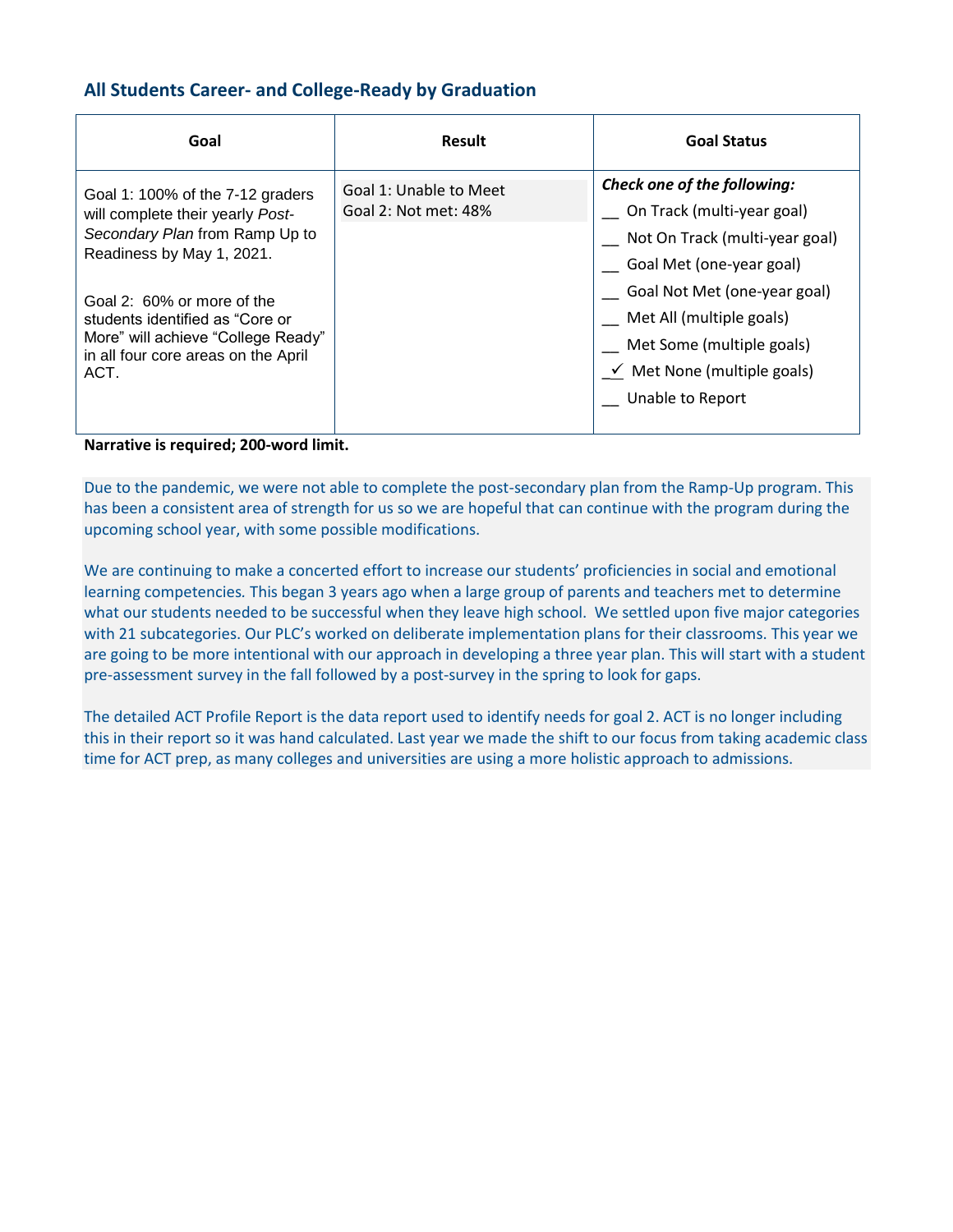# **All Students Graduate**

| Goal                                                                                                                                                                                                                                                                                                 | <b>Result</b>   | <b>Goal Status</b>                                                                                                                                                                                                                                                                                                                                |
|------------------------------------------------------------------------------------------------------------------------------------------------------------------------------------------------------------------------------------------------------------------------------------------------------|-----------------|---------------------------------------------------------------------------------------------------------------------------------------------------------------------------------------------------------------------------------------------------------------------------------------------------------------------------------------------------|
| Of the seniors who are enrolled at<br>Hawley High School on the first<br>day of school in 2020, 100% of<br>the Class of 2020 will complete all<br>course work on time and be<br>eligible to participate in<br>commencement exercises and be<br>listed as graduates in the MARRS<br>system by May 31. | Goal Met: 98.6% | <b>Check one of the following:</b><br>On Track (multi-year goal)<br>Not On Track (multi-year goal)<br>Goal Met (one-year goal)<br>$\checkmark$ Goal Not Met (one-year goal)<br>Met All (multiple goals)<br>Met Some (multiple goals)<br>Met None (multiple goals)<br>District/charter does not enroll<br>students in grade 12<br>Unable to Report |

**Narrative is required; 200-word limit.**

This is a traditionally strong area for us. We had one student fall short of this goal, the student transferred to the YES program to finish up some credit recovery but was unsuccessful. This fall, the student is enrolling in a credit recovery program that we offer at HHS so hopefully the student will successfully graduate this year. We do not intend to make any changes. We have added an academic interventionist at the high school that will only serve to make things better for kids in an already strong situation.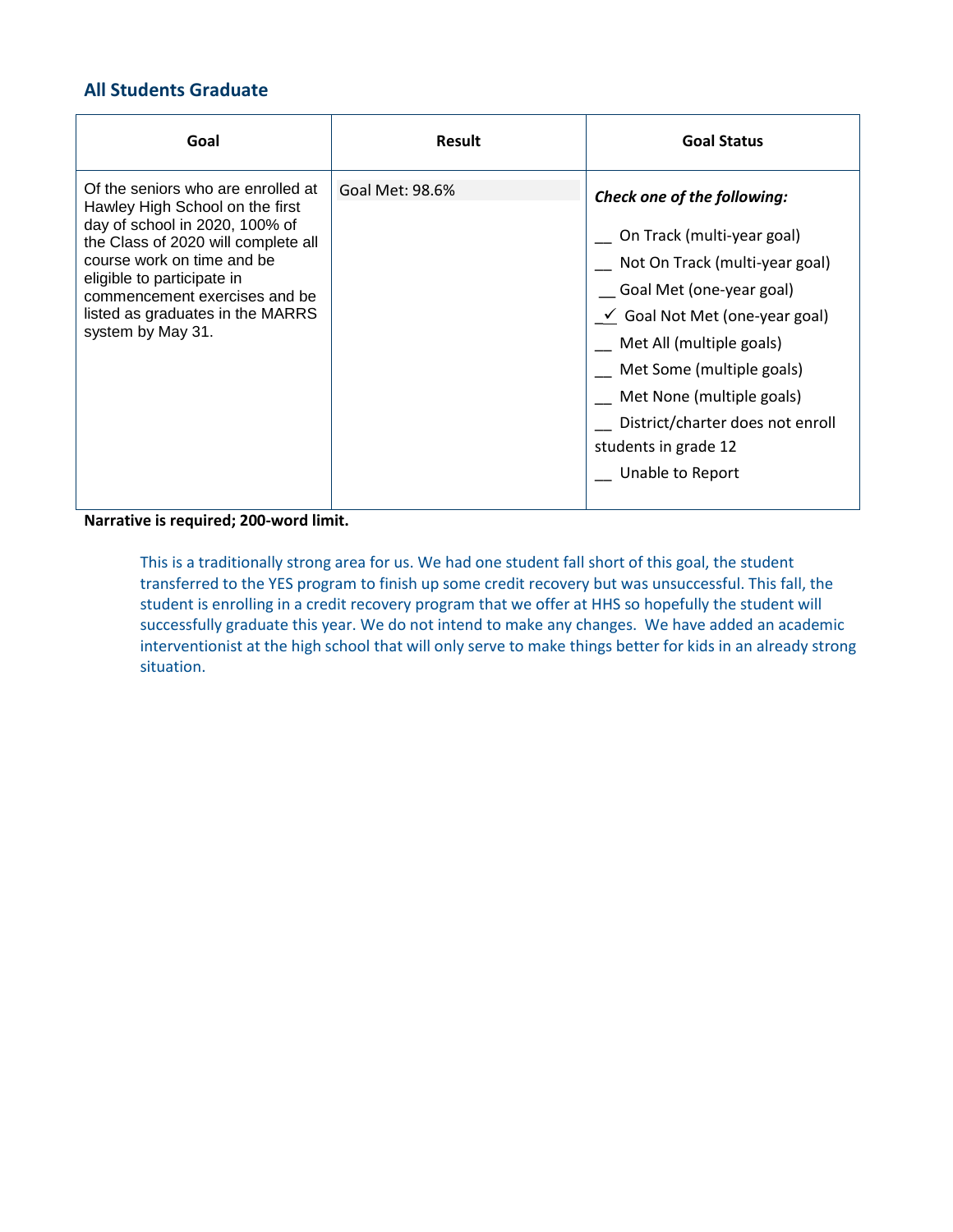# **Achievement and Integration**

**This portion is only required for districts with an approved A&I plan during the 2020-20 school year. Use pages 10-15 if you are reporting on Year 3 of your 3-year A&I plan (SY 2018-20). If you are reporting on year 1 of your 3-year A&I plan (SY 2020-22), please use pages 16-22 of this document.**

#### [View list of participating districts required to report progress of goals during the 2019-20 school year.](https://education.mn.gov/MDE/fam/003359)

Once they are approved by MDE, Achievement and Integration (A&I) plans are in effect for three years. At the end of the third year, the commissioner must determine if districts met each goal in their approved plans (Minn. Stat. § 124D.862, subd. 8).

In order to do this, each district is asked to provide information in this A&I progress report indicating whether or not each of their plan goals has been met. The information you submit will also be used to provide ongoing support for your A&I efforts. You will be able to indicate where disruptions from COVID-19 required you to change how you implemented your A&I strategies or made collecting data to document progress toward your goals complicated or impossible.

Districts with one or more racially identifiable schools will also submit progress reports to verify whether 2019- 20 A&I plan goals for each of those schools were met.

Districts that don't meet plan goals after three years are to consult with the commissioner on improvement plans and use up to 20% of their annual A&I revenue to fund improvement strategies—strategies that will make it more likely for a district to meet their new A&I goals (Minn. Stat. § 124D.862, subd. 8).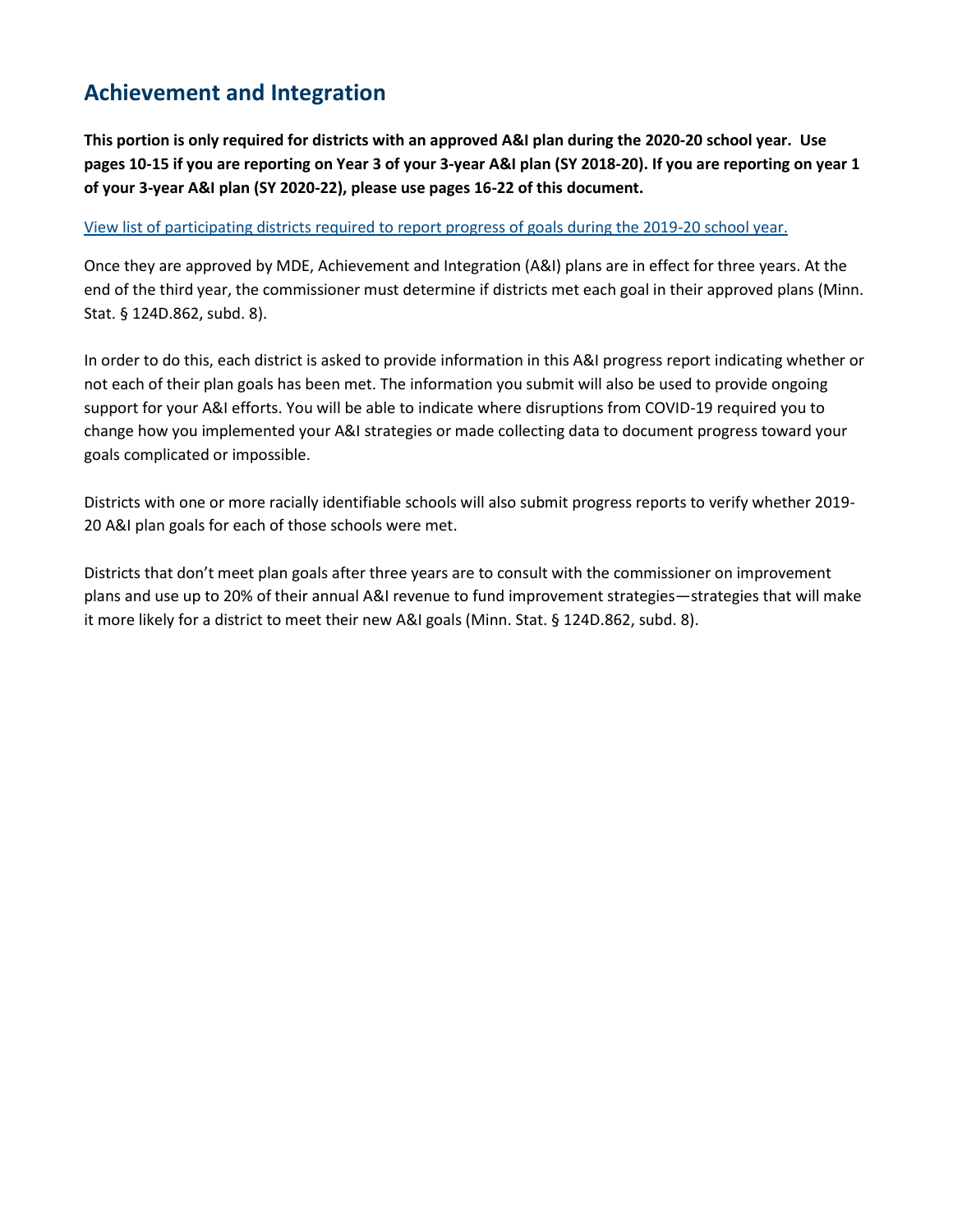# **Achievement and Integration Goal 1**

| <b>Goal Statement</b>                                                                                                                                                                                                                            | <b>Achievement, Integration</b><br>or Teacher Equity Goal?                                                         | <b>Baseline</b> | Year 2 (2020-21)<br><b>Actual</b> | On Track?                                                                          |
|--------------------------------------------------------------------------------------------------------------------------------------------------------------------------------------------------------------------------------------------------|--------------------------------------------------------------------------------------------------------------------|-----------------|-----------------------------------|------------------------------------------------------------------------------------|
| To increase reading<br>proficiency from<br>70% to 90% for all<br>third-sixth grade<br>students enrolled<br>prior to 10-1-2021<br>will be reading at<br>grade level as<br>measured by MCA<br><b>III Reading test</b><br>results, by June<br>2023. | Check one of the<br>following:<br><b>Achievement Goal</b><br><b>Integration Goal</b><br><b>Teacher Equity Goal</b> | 68%             | 66.4%                             | Check one of the<br>following:<br>Goal Met<br>Goal Not Met<br>√Unable to<br>Report |

**Narrative is required; 200-word limit.**

- o All K-3 students will participate in differentiated reading instruction through the RTI Reading Block.
- o Students in grades K-3 who are below target in reading fluency will receive research-based interventions.
- o Student data will be reviewed monthly by a team consisting of classroom teachers, special education teachers, school psychologists, the principal and the literacy coordinator.

The following Key Indicators of Progress will be utilized:

- 1*.* 100% of elementary students will master Phonemic Awareness and Phonics Skills in PRESS program.
- 2. 100% of elementary students will be reading at grade level fluency targets.
- 3. 100% of elementary students will score at MCAIII predictors in STAR Reading.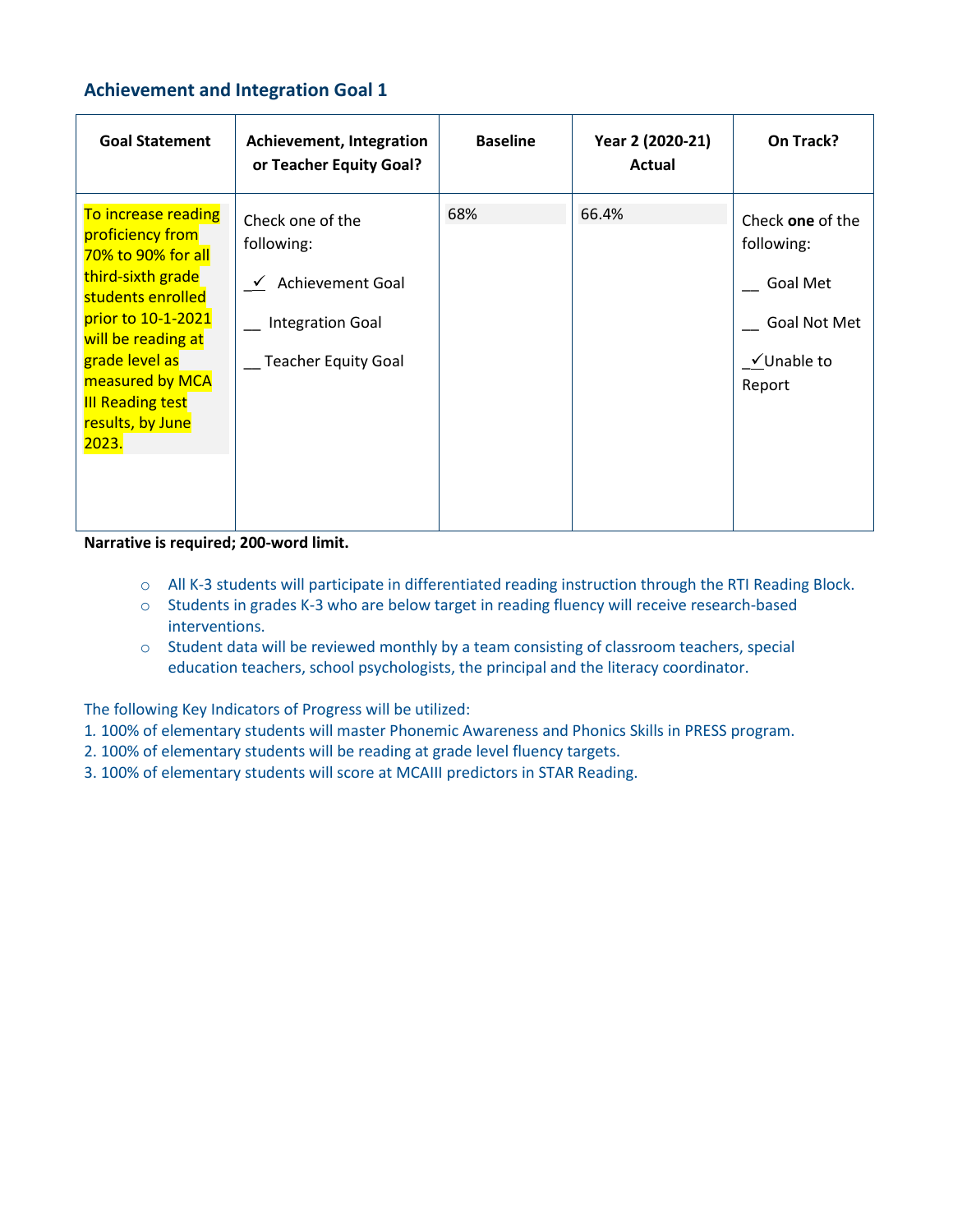#### **Achievement and Integration Goal 2**

| <b>Goal Statement</b>                                                                                                                                                                                      | Achievement, Integration<br>or Teacher Equity Goal?                                                                | <b>Baseline</b>                                                     | Year 2 (2020-21)<br>Actual | On Track?                                                                                                  |
|------------------------------------------------------------------------------------------------------------------------------------------------------------------------------------------------------------|--------------------------------------------------------------------------------------------------------------------|---------------------------------------------------------------------|----------------------------|------------------------------------------------------------------------------------------------------------|
| By the conclusion of<br>each graduation year<br>2021, 2022, and<br>2023, 100% of<br>seniors will be<br>identified as ready<br>for career and college<br>per our established<br>system of<br>determination. | Check one of the<br>following:<br><b>Achievement Goal</b><br><b>Integration Goal</b><br><b>Teacher Equity Goal</b> | From the 18-20<br>plan, the baseline<br>starting point was<br>zero. | Unable to report           | Check one of<br>the following:<br>On Track<br>Not on Track<br>Goal Met<br>$\checkmark$ Unable to<br>Report |

**Narrative is required; 200-word limit.**

 We use the ACT Profile Report, data collected by teachers who implement the Ramp Up to Readiness curriculum, the Civil Rights report we maintain, and our annual review of our A & I activities. We are heavily reliant on our active participation in Ramp Up to Readiness to support this goal. We also have an A&I plan that provides a framework for cultural exploration. For creating post-secondary opportunity exploration, we, again, utilize Ramp Up, college and career day held locally, job shadowing day, and participation in college fairs. We were not able to complete all of the A & I activities nor were we able to complete the spring 2020 Ramp Up activities as planned.

\*The objectives noted above relate to the following:

**Objective 2.1:** All students grades 7-12 will participate in all grade-level activities in Ramp Up to Readiness each school year from 2019-2020 through 2022-2023.

**Objective 2.2:** Students will be provided multiple opportunities to explore diverse cultures, access college courses, and learn about post-secondary opportunities in addition to four-year college options.

**Objective 2.3** 50% of juniors taking the ACT in the three years of this plan will achieve *Met All Four* on the College Readiness Benchmarks.

**Please Note:** If you have more than two goals, copy and paste additional A&I Goal tables below.